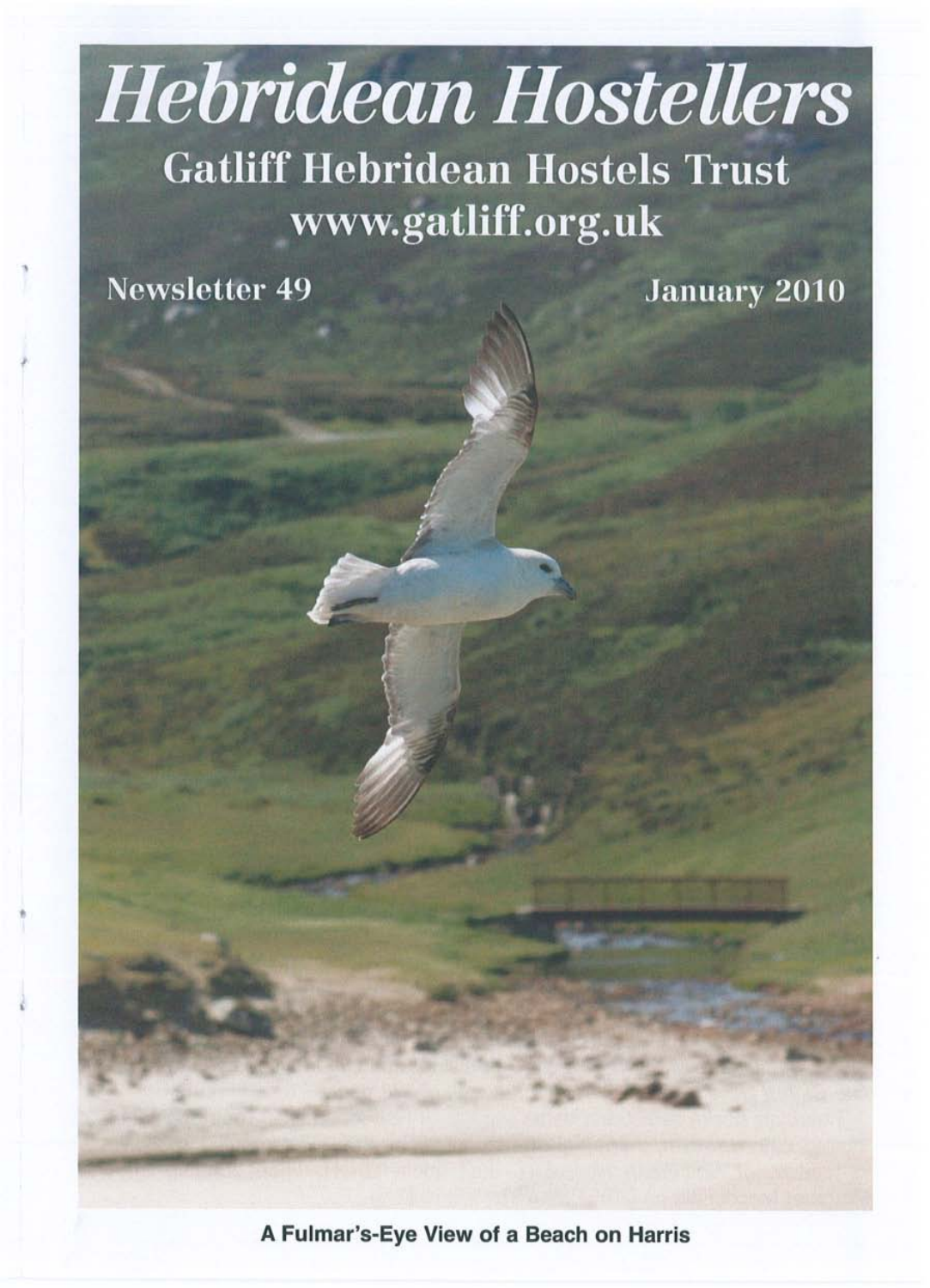## Consider What's On Offer

The Islands Book Trust has announced details of a record 29 events organised for 2010 covering Lewis, Harris, Uist, Benbecula, Barra, Skye, and Raasay. Consider the highlights and then check the details at www.theislandsbooktrust.com

- a major international four-day conference on the Historiography of St Kilda - in Benbecula in August to mark the 80th Anniversary of the Evacuation. This will include a boat trip to St Kilda
- first-time trips to the Flannans, Boreray (North Uist), and the Eilean Glas light-house on Scalpay
- a new series of walks and excursions to historic locations throughout the islands, introduced mainly through the medium of Gaelic
- a visit to the Grimersta sporting estate in Lewis following a talk by David Jones
- talks by Professor Donald Meek, lain Roy, Greta Mackenzie, Ian McHardy, and Ruairidh Maclean on a wide range of subjects from Hebridean Shipping Services, Greenland, Patagonia and Callanish to Gaelic on Signs and Maps

Here's an idea  $-$  either for personal pleasure or present-giving  $-$  in which a series of the IBT's books are purchased. They are linked with a geographical and social thread. The core book is **Suas Gu Deas** - in Gaelic and English - by the prizewinning author, Angus Peter Campbell and the leading photographer, Cailean Maclean. Their brilliantly-illustrated account is of a walk down the spine of the Western Isles, from the Butt of Lewis to Barra Head.

**Dolly Doctor** is a series of photographs, mainly from the 1930s, showing a bygone way of life, in the north-west of Lewis and beyond. The Village Names of Lewis is a reprint of the 1956 penetrating analysis by Magne Oftedal. He looked at the Old Norse influences, having lived for a time in the Leurbost area of Lewis. *A*  Unique and Precious Culture - Dualchas àraid agus priseil considers the Changing Face of South Uist and Eriskay and is based on the photography of Dr Kenneth Robertson. His images capture the liveliness of past, but vibrant, communities.

In **Calvinism, Literature and the Imagination**, Professor Donald Macleod assesses, in his thought-provoking manner, how the alleged suppression of artistic expression has been misrepresented and has caricatured island attitudes. Many books have been published on the St Kilda group, in which Hirte is the largest island. A 'classsic and vivid overview of history and culture' is Mary Harman's An Isle Called Hirte, a well-illustrated hardback of 338 pages

These six books depict and detail aspects of Hebridean life. Their original price totalled £99. However, a special offer of all six for £69, postage paid, is available to readers of Hebridean Hostellers. Just quote GHHT when ordering through Margaret Macdonald on 01851 880737.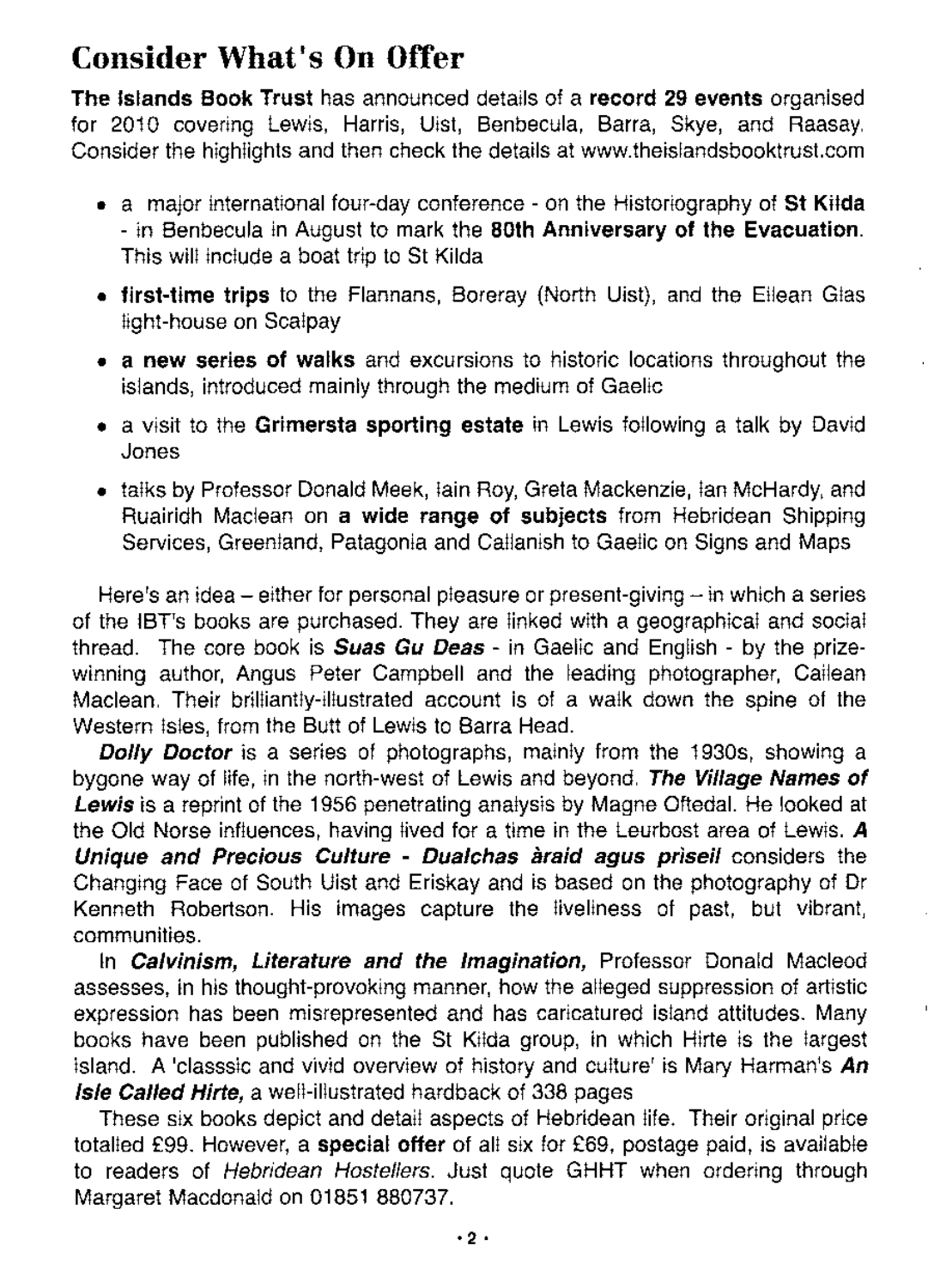# **Walk the Walks**

The Scottish Rights of Way and Access Society (www.scotways.com) has finalised a map leaflet that will show the longer, more important historic routes throughout Scotland. Its production has been supported by a generous grant from The Gatliff Trust. The cartography is dependent upon a Bartholomew base map through Harper Collins, which now owns the copyright. Its purpose is to provide an historic context for Scotland's longer paths. It is possible to see what historical use the paths have had and how they are linked. The planning of **long distance walks** is aided by being able to see alternative routes.

For those looking for **shorter excursions** within the vicinity of one hostel, there are still copies available of Neil Pinkett's booklet on walking routes around Rhenigidale. One for £3; two for £5; five copies for £10 - all including postage and available from the Editor

## **Observations and Observance**

In 1965 the Revd Angus Smith lay down on the slipway in an unsuccessful attempt to stop vehicles from leaving the then new Sunday ferry from the mainland to Skye. 41 years later, cars could reach Lewis on the Sabbath via the North Uist service to Harris. In 2002 planes used Stornoway airport every day and, back in July 2009, a **Sunday ferry came direct to the town** from Ullapool. One argument used by Cal Mac concerned its being unlawful to discriminate goods and services on grounds of religion and belief.

The community was divided, although observations were made that a secret ballot of islanders would have produced approval for the service objected to by the Lord's Day Observance Society. However, a significant number of individuals with secular views wanted to see the **cultural differences** of Lewis, Harris and North Uist preserved. The social historian and journalist, John Macleod, saw matters in his distinctive way – 'If we were a rare species of corncrake, we'd be up to our neck in legal protection.'

# **Taming the Wild**

A chance encounter on a rain-swept road to Rhenigidale led to **Stephen Graham,**  and his girl-friend Hazel, getting a lift to the hostel. They were on a wild-camping expedition, but were persuaded to stay in what is, by comparison, the luxurious accommodation provided by Herbert Gatliff's first establishment. However, two nights later they once more heard 'the call of the canvas' and continued their trek through the islands. Some of their adventures and insights will appear in an article to be published in the March / April 2010 issue of Scottish Islands Explorer. Stephen is a journalist who, as they say, took copy from his jaunt.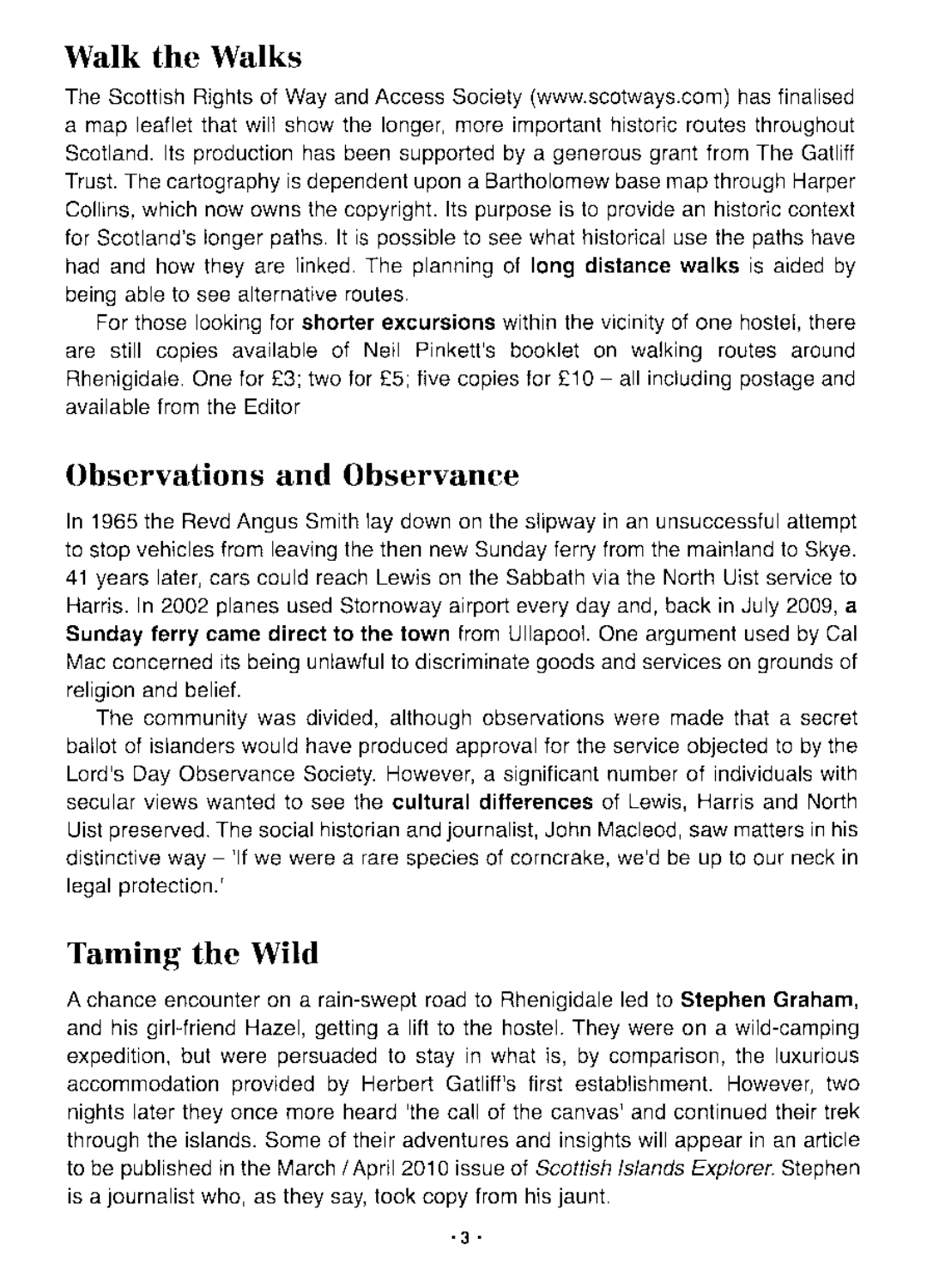# Conditional Causes

If ... things go according to plan, all our four hostels will be attracting approval by the beginning of the British Olympic Year. Berneray is getting accolades now for the roofing work that is completed. Garenin's visitors already feel better with the fitting of a new stove. Rhenigidale's improvements continue to be on-going, while Howmore should see significant new work undertaken and completed within the next two years.

If you can visualise yourself as part of these refurbishment projects at the heart of the Gatliff cause, please contact our Project Manager, John Joyce, whose details are listed with the Names and Addresses. A variety of skills is needed - from cleaning work to construction expertise; from strategic planning to finishing touches. One specific task involves nuisance vegetation that has colonised areas close to the Rhenigidale Hostel. Advice and action are needed.

# Going Up

By the end of the Summer of 2009 the number of visitors to the Western Isles came to 220,000, an increase of 11% over the previous year. In fact the figure for August saw a remarkable 15.5% rise. The factors behind this surge were probably the weakness of sterling that attracted overseas travellers and deterred travelling overseas; the lower vehicle fares on the mainland crossings; and the so-called 'staycation' trend to holidaying in the homeland.

More visitors certainly used the Gatliff hostels. The previous record of 6746 overnights achieved in 2006 was within reach after ten months of 2009. The 7000 figure should be attained, but there is, as ever, a downside. The greater the use, the more wear and tear. Maintenance matters will remain constantly on the agenda as, perhaps, a new phase opens, during which Hebridean holidaying becomes genuinely popular.

## GAMAGoes On

The work of Laura Helyer, the winner of the 2009 GAMA Award celebrating the achievements of Herbert Gatliff and Angus Macleod, is featured separately. She appropriately chose the achievements of Angus Macleod and the creation of his Collection and Archive as her subject. Her booklet, **Paper Cairns**, is to be published early in the New Year.

The funding for the 2010 Award has been secured from the Gatliff Trust and the Islands Book Trust. Take a look at www.gama.gatliff.co.uk website and pass on the news that £2000 worth of accommodation, travel, spending money and publishing is there to be won. It is an attempt to fulfil Herbert Gatliff's vision of encouraging people to take an informed look at the islands that inspired him.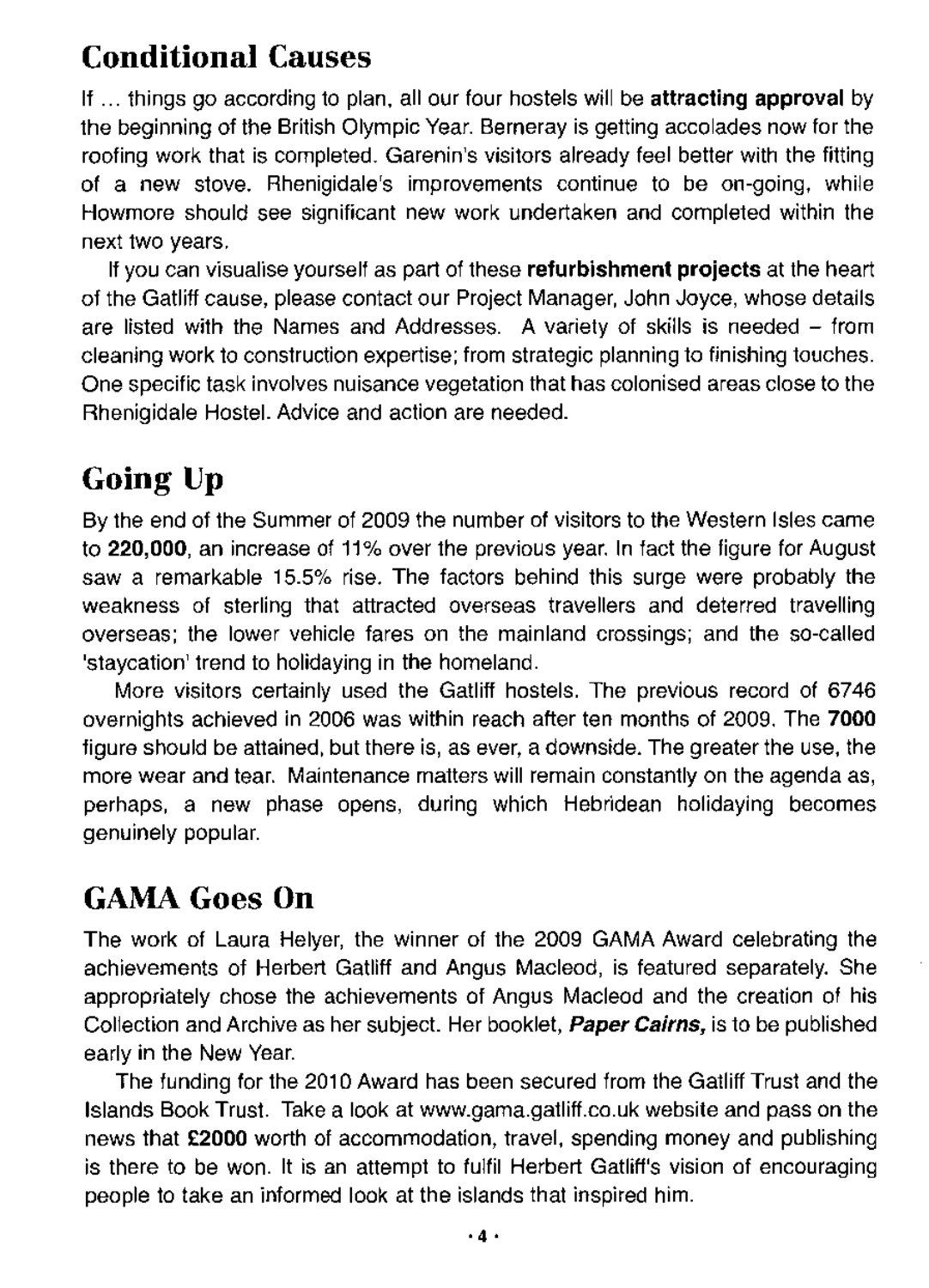## **Donald 'Splash' MacKillop (1931 - 2009)**

**Donald Alick MacKiliop** (78), who died on 30 July 2009 after a long battle with cancer, was a great supporter of the Gatliff Hostels, in general, and of the Berneray Hostel, in particular. He was known to everyone as 'Splash'  $-$  a nickname he claimed to have originated from his love of jumping into puddles as a boy, although islanders have offered different explanations.

Splash lived all his life on **Berneray** and tended a 92 acre arable croft. Although he was rooted in the locality, his



wife, Gloria, came from Australia. Together they ran Burnside Croft as a bed-andbreakfast establishment where visitors from allover the world received great hospitality and shared the genial humour of their host and hostess.

The most famous visitor to the house was the **Prince of Wales** who stayed with the MacKillops in 1987 and learnt some of the crofters' ways by planting potatoes and trees, lifting peat and dipping sheep. The Prince returned in 1991 to make the BBC documentary programme A Prince Among Islands with Selina Scott.

Prince Charles found his time there to be both **inspirational and practical.**  Some of the techniques learnt on Berneray were transplanted to the workings of his organic farm at Highgrove in Gloucestershire. He was saddened to learn of Splash's death and commented, 'People like him are very hard to replace.'

When the causeway was opened in 1999, many more people arrived to enjoy seeing and staying. Those who ventured down the road to the Community Centre, close to Burnside Croft, were, in one sense, going to a building. **In** another they would probably see 'Splash', a person who embodied the good-will of the **community** at the **centre** of island-life.

## **Web Site Upgrade**

The Gatliff Hostels website (www.gatliff.org.uk) has benefited from Hugh Lorimer's work on providing an improved web content management system. News items and details of changes can be posted quickly. If you have a **story** which you think would appeal, why not email it to editor@gatliff.org.uk for consideration? The statistics for the site show that around 1500 visits are being made per month and that's in the offseason. When serious planning for the peak-periods takes place, then there will be a large virtual crowd logging on.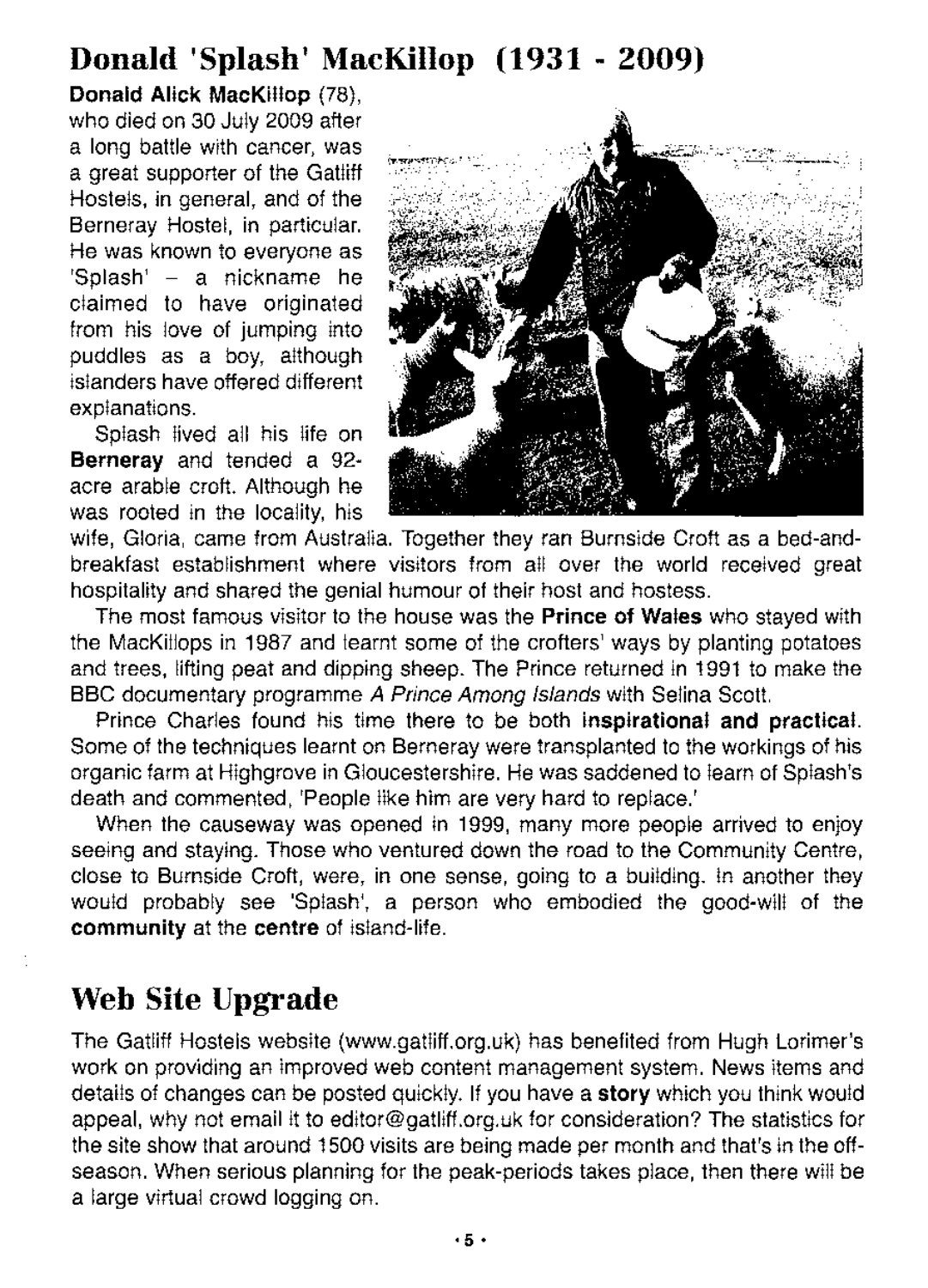# **A Lifelong Connection**

In 1980, three years after the death of **Herbert Gatliff,** his daughter, Liz, became a committee member of the Gatliff Trust. She held this position for almost 30 years until deciding to retire in 2009. She admired the ways in which her father had a passion for so many aspects of life and, indeed, has that sense of enthusiasm herself.

She was brought up in Surrey and recalls the accompanied walks on the Downs to which she and her sister became accustomed. Her schooling - both as a boarder and a day-pupil - was for ten years at that most **progressive** of schools, Dartington Hall.

Her first major move was from school in Devon, in 1943, to working in a day nursery in Hackney. The contrasts were marked. Then she trained as a **nurse** and her work in Canada, Australia as well as Britain means that she has been employed in three continents and travelled in all five. Her time as a health visitor in Oxfordshire means that she continues to be recognised long into retirement.

Liz much enjoys the many **sociable** aspects of living in Horley, a village near Banbury. Her much appreciated contributions to the Gatliff Trust have indicated how she is aware of these particular qualities of life and how they have been promoted by the charity founded by her father. She looks forward to observing how the present committee members continue to pursue his interests.

# **Eighty Years On**

It was 80 years ago that the St Kildans' wish to be evacuated was granted. There was relatively little argument about their going. Now there is an argument about where in the Western Isles the **St Kilda Visitors' Centre** is to go. Three possible sites were selected: Cleitreval, in North Uist, the nearest suitable point to the outlying island-group; Leverburgh, South Harris, from which most people now travel and which had close cultural ties; and Mangersta, Lewis, which has the greatest geographical similarities. The appointed consultants have made their choice and gone for the remote Mangersta where the road beyond Uig finally ends. However, it's not the end of the matter for a council decision has still to be made.

# **Make It Local**

The guga, the seafowl caught on Sula Sgeir and landed at Port of Ness, has been called various things despite its unique status. It was recently referred to as 'that horrible bird' by Clarissa Dickson-Wright, the television celebrity cook. Are any of our readers able to provide an opinion, having sampled it? Are there any dishes, local to the hostels, which could be recommended? **Recipes** are welcomed and will, if suitable, be presented on our website.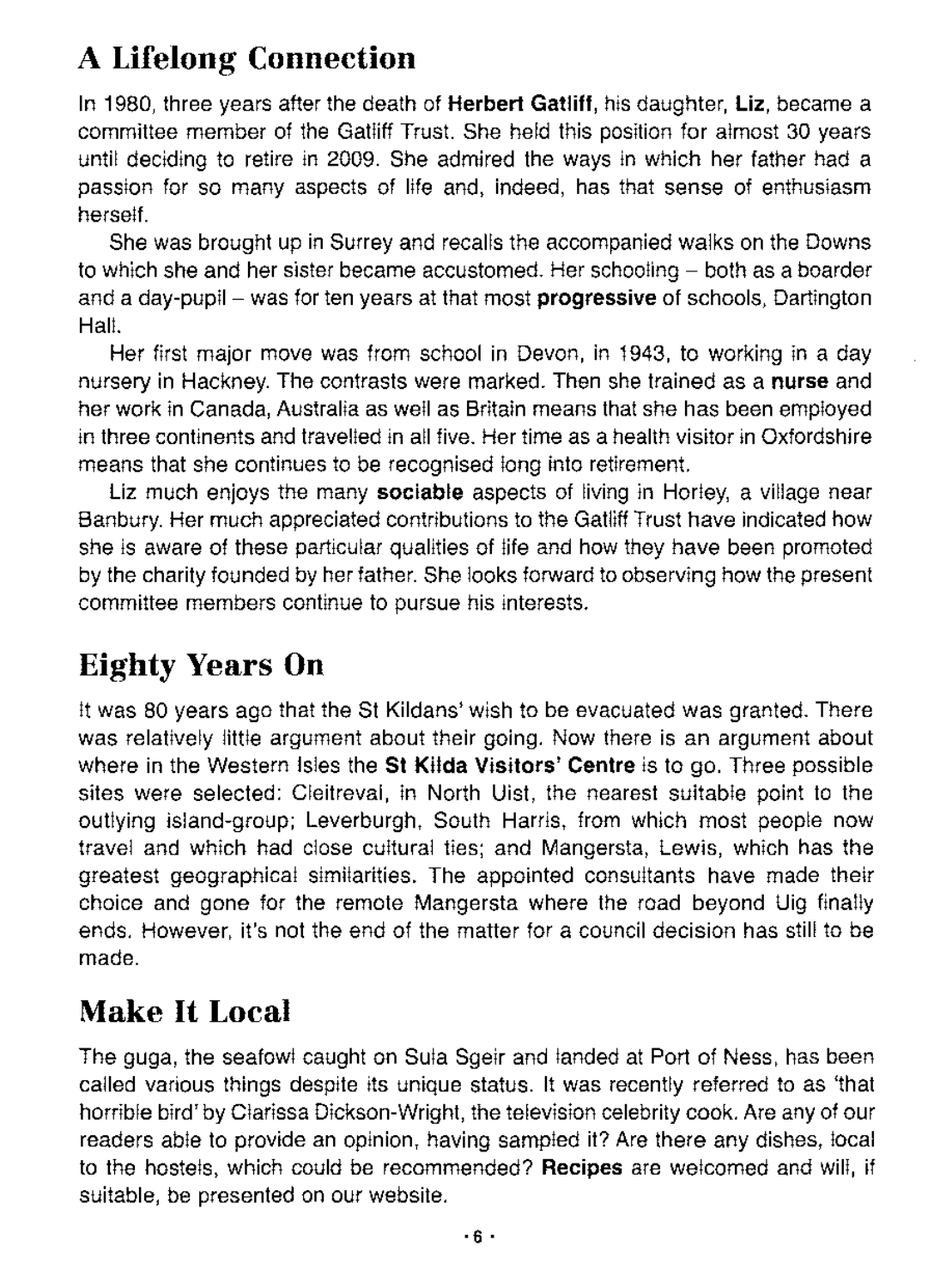#### **From the** *Hebridean Hostellers* **Issue of Five Years Ago .....**

'At the end of 2004 Scotland's largest photovoltaic project was installed at the Sir E Scott School in Tarbert. 120 panels were fitted on the roof to capture **energy** from daylight and to power the solar water heating system.' (Editor: John Humphries) (New technologies included the first use of colour in this issue of the newsletter]

#### **and of Ten Years Ago .....**

There is serious debate taking place at the moment to **change** the Skye port for the Uig / Tarbert / Lochmaddy service to Loch Dunvegan. The proposal has been put by Macleod Estates who state that the waters are more sheltered, and the crossing to North Uist would be shorter, with the service to Harris remaining the same. The service originally used the Dunvegan Loch as its terminal, but was moved to Uig in 1964.' (Editor: Jim McFarlane) *[Uig, the shortest of terminal names, remains]* 

#### **and Fifteen ....**

'Negotiations are still ongoing regarding the site for the new **Barra** hostel. I hope to be able to give you more details and a definite location in the May newsletter.' (Editor: Jim McFarlane) [Much time and trouble were avoided by the outcome]

#### **and Twenty ....**

'Plans are now well advanced to ensure that the fifth crofters' hostel is opened on 1 June 1990 at Garenin, West Lewis. This is a **prime** position only eight miles from the Callinish Stones, said to be second only in importance to Stonehenge.' (Editor: Richard Genner) [The opening was delayed but, with the closure of Claddach Baleshare, Garenin became the fourth hostel in the group]

#### **and now Twenty-five**

The Land Rover track (to Rhenigidale) will be started in the near future. The first part of the contract, we understand, has been let. Some time ago a cast iron stove was taken to the hostel, but it has proved unsuitable. It needs to be shifted, possibly to Berneray or Howmore. Any volunteers at Easter - with transport ideally.' (Editor: Peter Clarke) [A case of carrying the stove ... or the can?]

## **Addresses**

**The Gatliff Hebridean Hostels Trust:** 30 Francis Street Stornoway Isle of Lewis Western Isles HS1 2ND ghht@gatliff.org.uk

**Chairman and Membership Secretary:** Peter Clarke 264 Alexandra Park Road London N22 7BG 020 8888 2449 Mobile: 0790 999 3863 members@gatliff.org.uk

**Treasurer:** Philip Lawson Ledmore Carnbee Anstruther Fife KY10 2RU

**Project Manager:** John Joyce 2 Beaumont Road Upper Norwood London SE193QZ 02086538376 johnejoyce@hotmail.co.uk

**Newsletter Editor:** John Humphries Elm Lodge Garden House Lane Rickinghall Diss Norfolk IP22 1EA 01379 890270 editor@gatliff.org.uk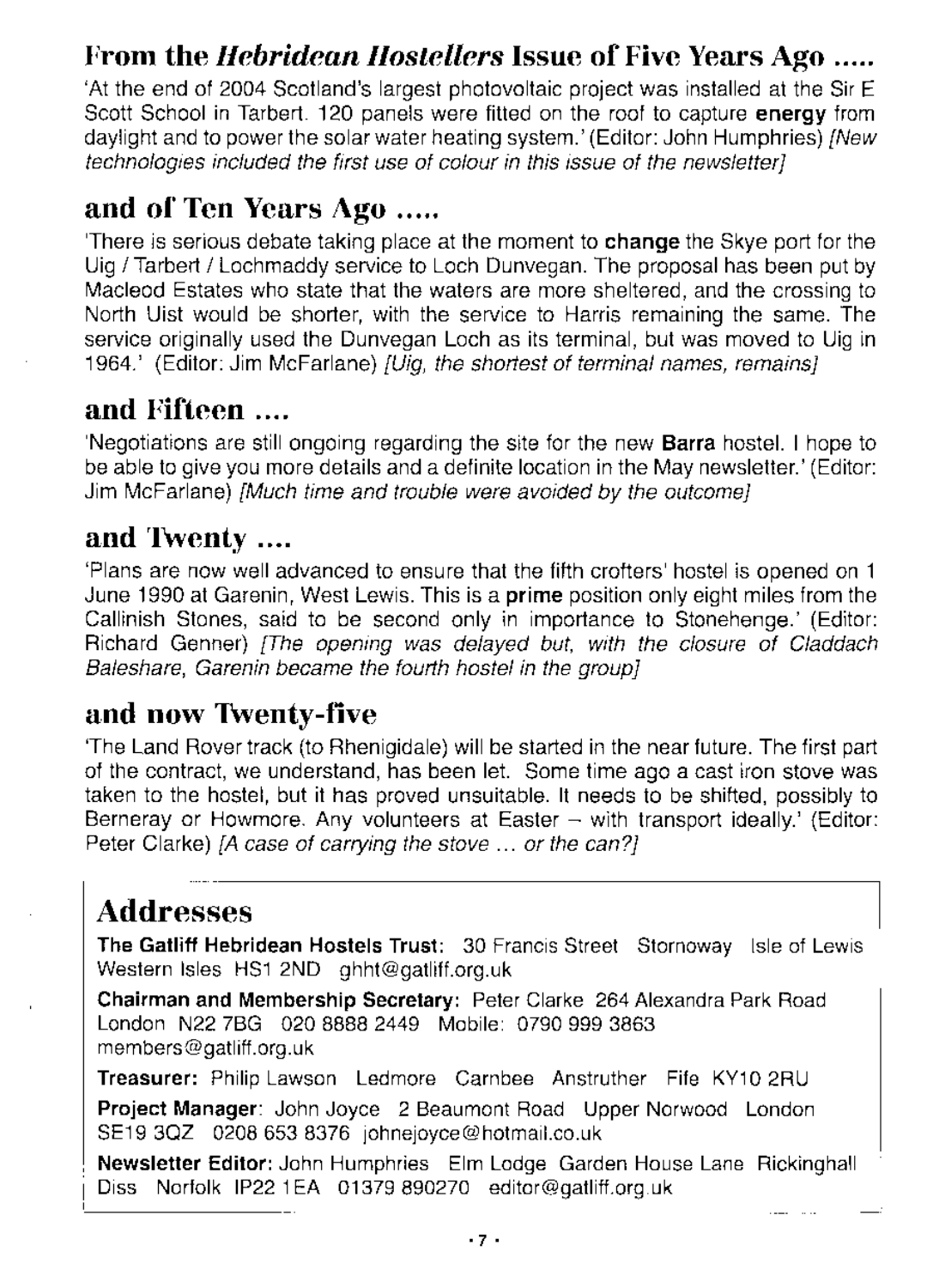| Garenin         | - Lewis                    |  |
|-----------------|----------------------------|--|
|                 | Rhenigidale - North Harris |  |
| <b>Berneray</b> | - North Uist               |  |
| <b>Howmore</b>  | - South Uist               |  |

#### Dr John Macleod (1935 - 2009)

The establishment of the hostel on Berneray in 1977 was through the endeavours of the Revd Canon Roger Clifton, the current Treasurer of the Gatliff Trust, assisted by his brother-in-law, Dr John Macleod. Dr Macleod, who had taken over from his Father as the doctor in Lochmaddy, North Uist, in 1973, died on 2 September 2009.

John Macleod became something of a legendary figure in the ways in which he promoted causes in the Western Isles, the role of the rural doctor in society, the safety of fishermen, in particular, and the training of young medical practioners, in general. Not only were his contributions recognised in Britain, but in many parts of Photo supplied by Susy Macaulay the world.



I

When his parents, Alex and Julia, both GPs, first arrived at Lochmaddy, distant calls involved rigorous journeys, often on horseback and foot. John sometimes had to walk over the heathland as well as navigate by motor boat in order to see patients. As facilities improved, he brought people together through educational meetings to raise awareness of care in the community.

He was born in Stornoway, brought up in Lochmaddy, trained at the University of Glasgow, undertook national service in the Royal Navy, and married Lorna, who became his Practice Nurse. John enjoyed being a member of groups, including the World Organisation of Family Doctors. He was delighted to host its most remote meeting, on Berneray in 1998.

His local interests included the Scottish Association for Marine Studies, the North Uist Games and Comann na Mara (Society of the Sea). He was keen to show the vital role of the sea in the life of the Western Isles and to protect sea-farers in practical ways. A particularly successful campaign of his involved the provision of lifejackets for fishermen.

His achievements in life were marked by the Queen appointing him as her Deputy Lord Lieutenant for the Isles and his being awarded the MBE in 2002. In 2007 the influential trade journal, Fishing News, named him as 'Personality of the Year' citing his influence on law-making bodies at both Holyrood and Westminster.

When visitors approached his house near Lochmaddy harbour, they would often be delighted to see an appropriate flag flying as a sign of welcome for them. At his funeral there was a remarkable sign of people's respect for him, with over 165 cars bringing mourners. He leaves Lorna, two sons and a daughter.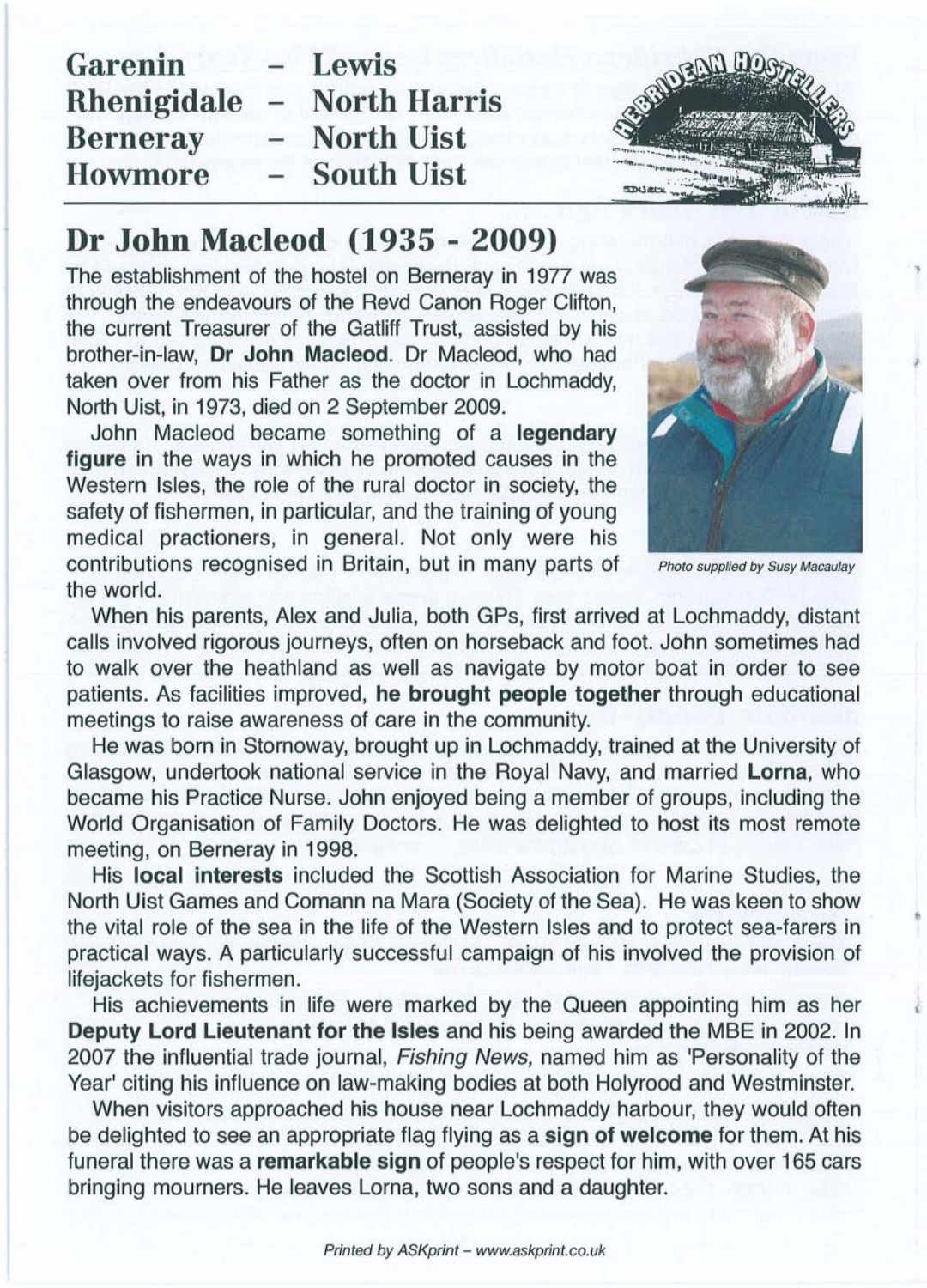

**'Paper Cairns** is intended as a personal account of the research I have undertaken in the process of writing a sequence of poems - of biographical verse based on the life and work of **Angus Macleod MBE (1916-2002).** It records some of the underlying themes, concerns and voices behind the poems as I discover them through my reading and research in the archive. I have also sought to capture a sense of place.'

#### **The Angus Macleod Archive at Kershader**

'I see **Angus Macleod,** known to his friends and family as 'Ease', is a hoarder like me. He has a magpie eye for the potentially interesting. What I am finding here is the gatherings of a curious, scholarly mind - newspaper cuttings, letters, pamphlets, photographs, manuscripts from academics, songs, stories, maps, recipes, instructions on net making, essays, family histories... But it is his handwriting, the abundance of his writing that I am attracted to most. The steadiness of this blue biro-inked hand thinking, recording, reflecting on cheap, yellowing lined paper torn from exercise books or on A4 sheets layered with tippex or revisions pasted over with new paragraphs, writing extended, cramped into the margins, still flourishing though, symbolic of an excited mind spilling over, out-running itself and the hand not able to quite keep up. Later, when I visit his adopted daughter Elizabeth McGowan, she tells me there were always papers and books everywhere, spread out across the living room floor and the quiet patience of her mother who watched over and said nothing, who never complained once.'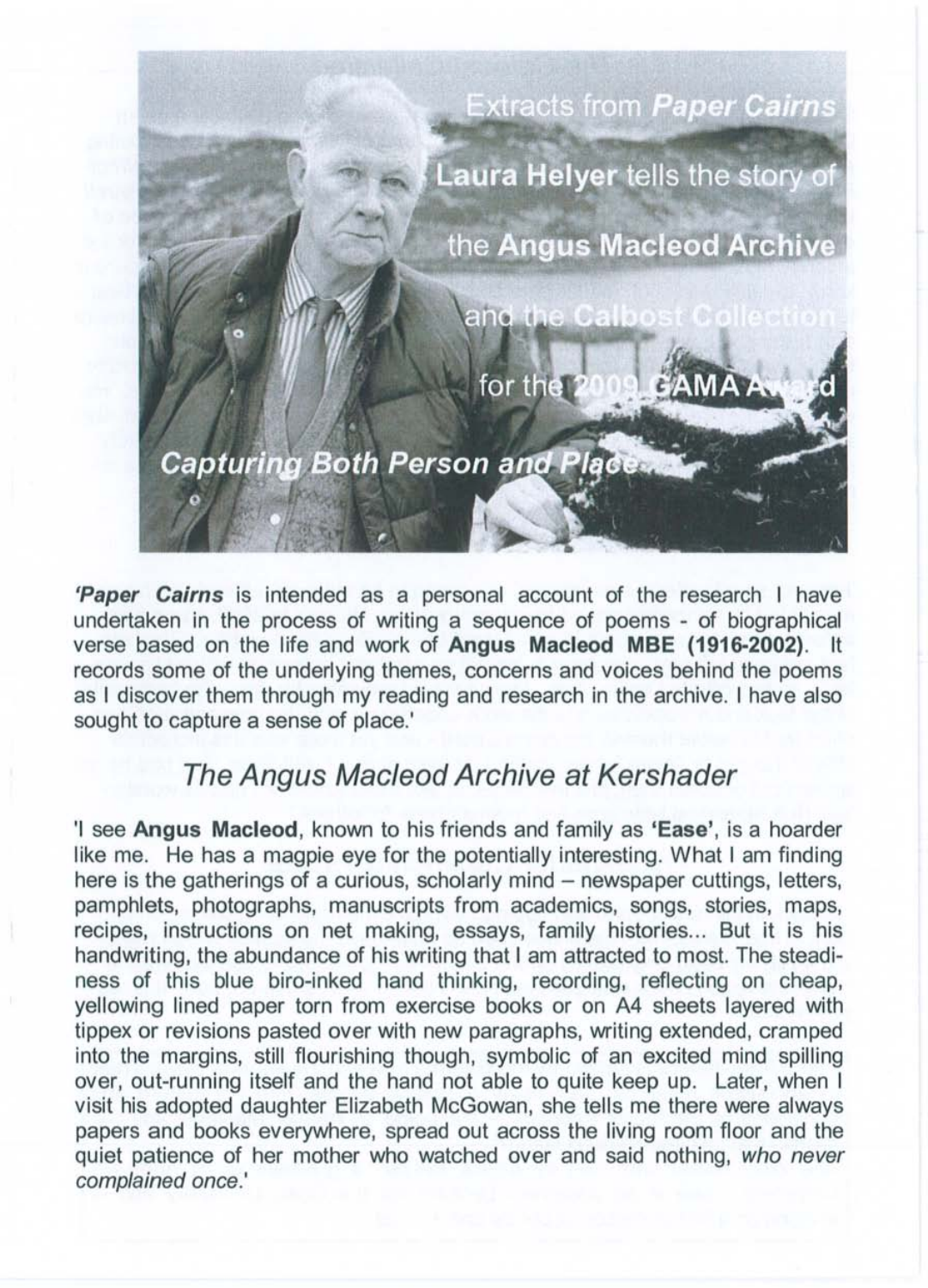## The Calbost Collection

'It is from an increasingly urgent fear of losing what was once distinctive about Lewis history and culture that Macleod begins to archive and collect, constructing a history through his personal perspective. He wrote he wanted: to start collecting everything that people were throwing out and all the things that I myself would have been throwing out if I had not cared for preserving evidence of our history... And yet Macleod was not nostalgic in his outlook. His vision for the archive and the Calbost collection was motivated, I believe, primarily by a desire to know, to make sense of and to remember a way of life in order to know how best to proceed in the present and future, as well as to create a meaningful relationship with history. He was an independent-minded scholar, having left school at fourteen as was typical, who thrived outside of the approval or support of a university or institution, and yet academics frequently corresponded to consult with him. He was serious and uncompromising in his efforts to familiarise himself with their work and the discipline of history in particular. In this sense, he was an appropriately self-conscious historian of his own people and locality, he was aware that the archive and his writings represented just one possible version of events.'

## A Resource for the Future

'I am not sure Macleod ever claimed or wanted to be such an authority on his community but he certainly enjoyed being provocative. He died in 2002, some time before I came to know about him or visited Lewis. Even his daughter, Elizabeth, had not been left any instruction in his will on what she should do with all the material he had collated and written. I was further fascinated by this - the immensity of the task and his dedication to the work undertaken, and the concentration and effort that is visible there in the archive itself - and yet there was this incredible lack of thought or desire for recognition, at least during his lifetime. But had he not spoken out or acted then, just in time as he did, there would not be this wonderfully rich historical resource and memory bank for others.'

#### Kershader Community Hostel

'I'm back in the hostel dorm and hoping I will have the room to myself again tonight. I like to sleep with the blinds open so I can have the light on me all night and if I lift my head only slightly off the pillow I am reassured to see the sea still there. My head is thick with questions and I think I won't sleep but I do. It is too quiet not to.'

The GAMA Award is funded by the Gatliff Trust and the Islands Book Trust to encourage research, particularly by young people, into the culture and conditions of the Outer Hebrides  $-$  the home of Angus Macleod and the islands that inspired Herbert Gatliff.

The 2009 Award was won by Laura Helyer, a graduate of St Andrew's University. She is an Associate Lecturer for the Open University and is working on a first collection of poetry and a novel.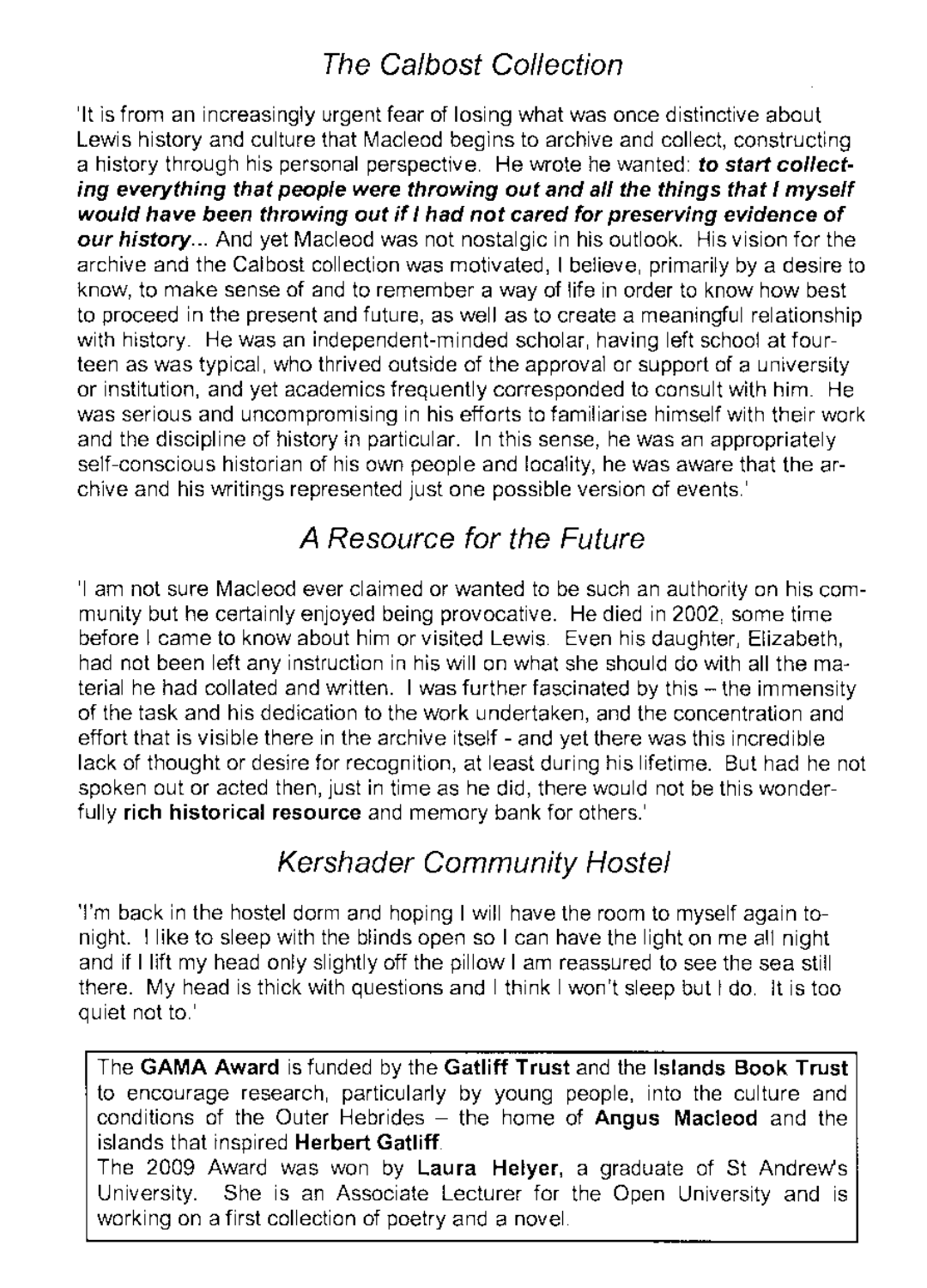# **Calbost**

Calbost under a silent sky emptied but for a single villager hearing voices in the walls of roofless houses where only birds play now pushing light into the wet crevices. Weather passes silently through windows, doors, or a cold memory of them. Grass and lichen brighten the grey crumble where a home might be mistaken for a pool of patterned stones someone gathered there once: a naming with smooth head-sized rocks, a sign.

Here it is the mood of ravens flying their heavy shadows over fallen ewes - eyes pecked away to bloodied cups. The lambs gone too. At night the sky is moonless and the stars barely take up their shaky reflections scattered out at sea.

No one will come out of the waves now.

Sometimes he mistakes glistening foam breakers for faces, the finery of weathered, salted skin. He hears talk  $-$  rumours in peatsmoke and wind, tightly spun, dense as the darkness, strong. He hears and he doesn't hear. He will not leave, but still he will not go home.

Macleod was born in Calbost in 1916. During his lifetime he saw it become a ghost village, from a population of around two hundred in the early twentieth-century to one villager by the time of Macleod's dea th in 2002